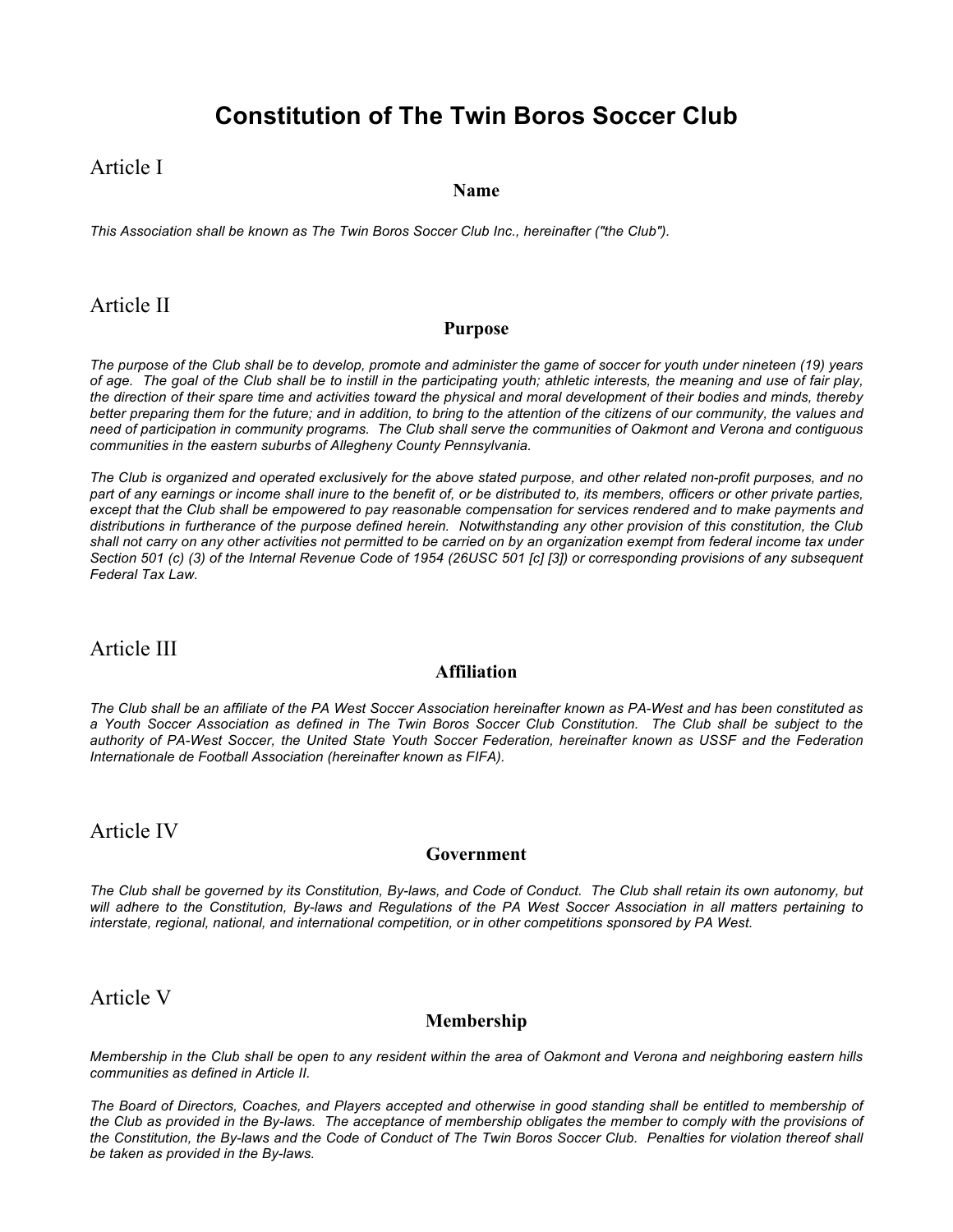*All teams, clubs and associations within the territorial jurisdiction of PA-West who are not members of PA-West shall be deemed non-affiliated organizations. Members of PA-West shall not play soccer games against non-affiliated organizations without the prior approval and authorization of the Youth Board of PA-West.*

# Article VI

#### **Fees**

*Player members shall pay annually a membership fee to The Twin Boros Soccer Club that shall be assessed on a seasonal year basis and shall be defined as provided in the By-laws. The fee shall determined by The Twin Boros Soccer Club Board of Directors as provided by The Twin Boros Soccer Club By-laws.*

### Article VII

### **Seasonal Year**

*The Seasonal (Fiscal) Year shall begin on August 1 and end on July 31 of the following calendar year. The Constitution and By-Laws, and Code of Conduct shall be in effect during the entire twelve (12) months of the Seasonal Year.* 

*The Club shall distribute its income for each Seasonal (Fiscal) Year at such time and in such manner so as not to become subject to the tax on undistributed income imposed by Section 4942 of the Internal Revenue Code of 1954 (26 USX 4942) or corresponding provisions of any subsequent Federal Tax Law.*

*The Twin Boros Soccer Club shall not:*

- *1. Engage in act of self-dealing as defined in Section 4941 (d) Internal Revenue Code of 1954;*
- *2. Retain any excess business holdings as defined in Section 4943 (d), Internal Revenue Code of 1954;*
- *3. Make any investments in such a manner as to subject it to tax under Section 4944, Internal Revenue Code of 1954; make any taxable expenditures as defined in Section 4945 (d), Internal Revenue Code of 1954; or any corresponding provisions of any subsequent Federal Tax Laws.*

# Article VIII

### **Board of Directors**

*The government of The Twin Boros Soccer Club, with the authority set out herein and in the By-Laws, shall be vested in a governing body known hereafter as the Board of Directors.*

*The Executive Board shall be appointed by unanimous agreement of the previous Executive Board. The composition of the Board of Directors shall be as follows:*

*The Executive Board:*

- *President*
	- *Vice-President*
	- *Secretary*
	- *Treasurer*
	- *Registrar*
	- *Two At-Large Members*

*The following Board of Director members are the Operating Committee, who are appointed annually by the Executive Board. Members of the Executive Board shall be permitted to concurrently serve in the following positions. Such appointees must be unanimously acceptable to all Executive Board members:*

*The Operating Committee:*

- *Director of Coaching*
- *Referee Administrator*
- *Field Manager*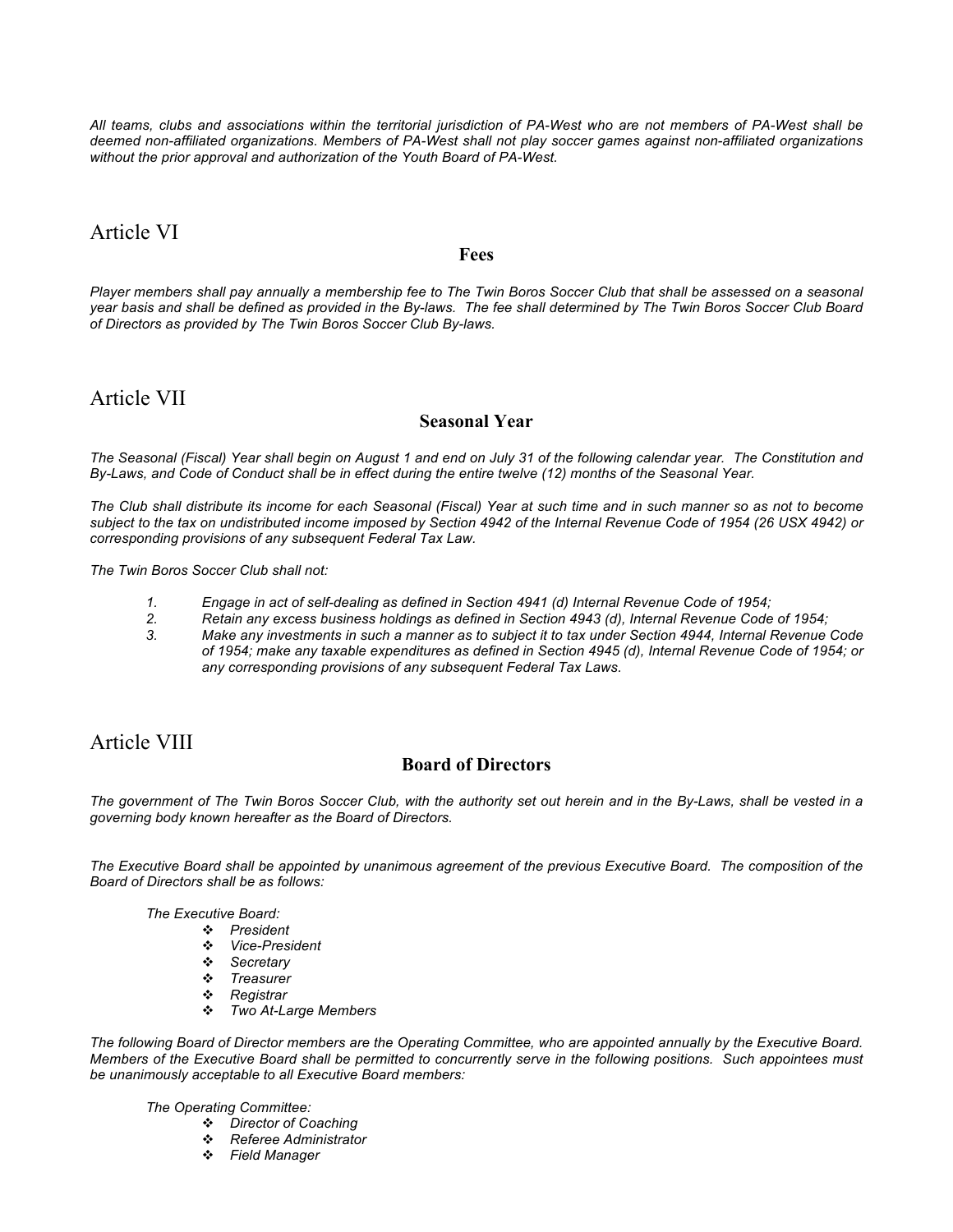- *Purchasing Officer*
- *Micro Coordinator*
- *Webmaster*

*The Board of Directors shall meet as provided in the By-Laws.*

*Executive Board members shall serve from August 1 of a Seasonal Year to July 31 of the second succeeding Seasonal Year. Operating Committee members shall serve from August 1 of a Seasonal Year to July 31 of each Seasonal Year.*

*The duties and responsibilities of the Board of Directors members both individually and collectively shall be as provided in the By-Laws.*

*All decisions of the Board of Directors are final unless appealed to a Special Meeting of the Executive Board of Twin Boros Soccer Club, and overruled or modified by the Special Meeting, all as provided in Article XI.*

*Any vacancies occurring on the Board of Directors during the Seasonal Year shall be filled by appointment of the Executive Board. Such new Board of Directors members arising from vacancies shall continue in office until the next July 31.*

*Any member of the Board of Directors may be removed from office and relieved of all duties by a unanimous vote of the Executive Board of The Twin Boros Soccer Club at any General or Special Meeting of the Board of Directors, provided notice of the proposed removal is given in the call of the meeting.*

# Article IX

### **Meetings of the Board of Directors**

*There shall be monthly meetings of the Board of Directors, one of which shall be designated as the Annual General Meeting (AGM).*

*The Annual General Meeting shall be called by the President, with the concurrence of the Board of Directors, toward the end of each Seasonal Year, but no later than July 31 of the Seasonal Year.*

*With respect to the AGM, notification to the Board of Directors shall be given not less than fifteen (15) days in advance of the scheduled date.*

*The order of business at general meetings shall be as follows:*

- *1. Call to order*
- *2. Reading of the minutes of the last general meeting*
- *3. Acceptance of those minutes*
- *4. Reports of the Treasurer and Director of Coaching*
- *5. Unfinished Business*
- *6. Proposals for amendments to the Constitution and By-laws*
- *7. Appointment of new Executive Board (every two years)*
- *8. Appointment of Operating Committee (every year)*
- *9. New Business*
- *10. Adjournment*

*A meeting of five Executive Board members present in good standing shall constitute a quorum. Voting by proxy shall not be allowed.*

*Board of Directors members appointed at the Annual General Meeting shall take office on August 1 of the current Seasonal Year.*

*Special meetings of the Board of Directors may be required from time to time. Special meetings may be called by the President, with the unanimous concurrence of the Executive Board.*